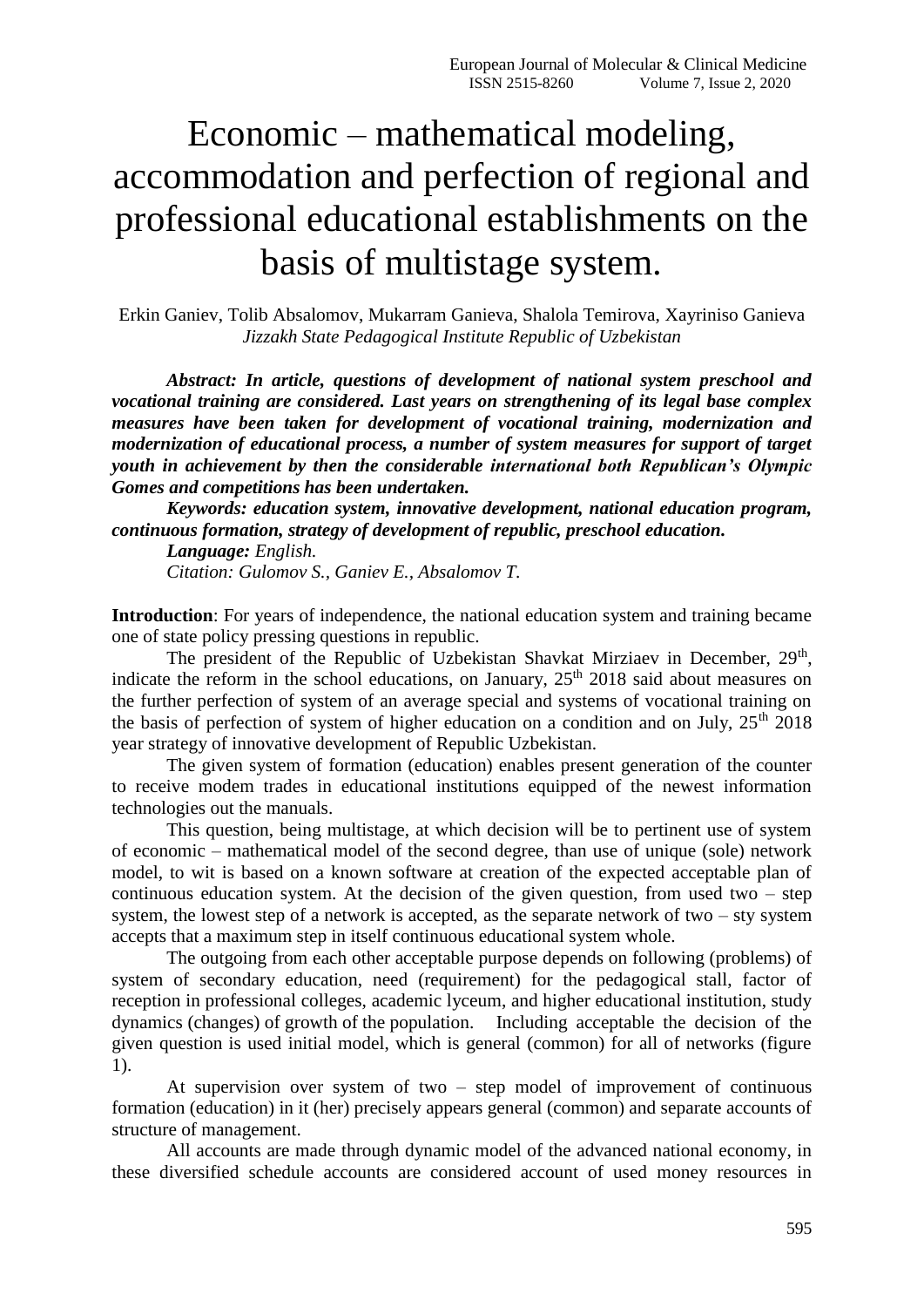system of formation (education), state bad get of manpower, share of the average and small enterprises, investments, and also means used by educational establishments.

Al initial accounts of planning and creation of educational establishments on same years undertakes a basis economic and scientific – technology factor of Republic. During perfection of educational system, uses of two – step models begin with network model is made on the basis of multialtermatiwe accounts, in which the important is the sold total sum time of delivery in operation of objects a please of regional accommodation and presence of the experts.

The in turn advanced initial models can be acceptable to some educational establishments (system), and the subsequent tasks of brash will consider as an initial task, and this process can, before complete definition of the decision proceeds.

Thus, question of improvement of continuous educational system are decided (solved) through two – step systems of models, namely;

- Sine a horizontal network, the decision of a general (common) question is defined (determined);

- From a task vertical uniform – whole transition to the following task.

The decision of the given task present generation to receive trades in educational institutions equipped with modern information technology and the manuals.



## **References**

- [1] Ganiev E. (2012). Optimal placing of a network of comprehensive schools of region Pedagogical Sciences (№3).
- [2] Ganiev E. (2018) Mathematical modeling of the regional system of professional education of the republic of Uzbekistan. Abusage 3 journal.